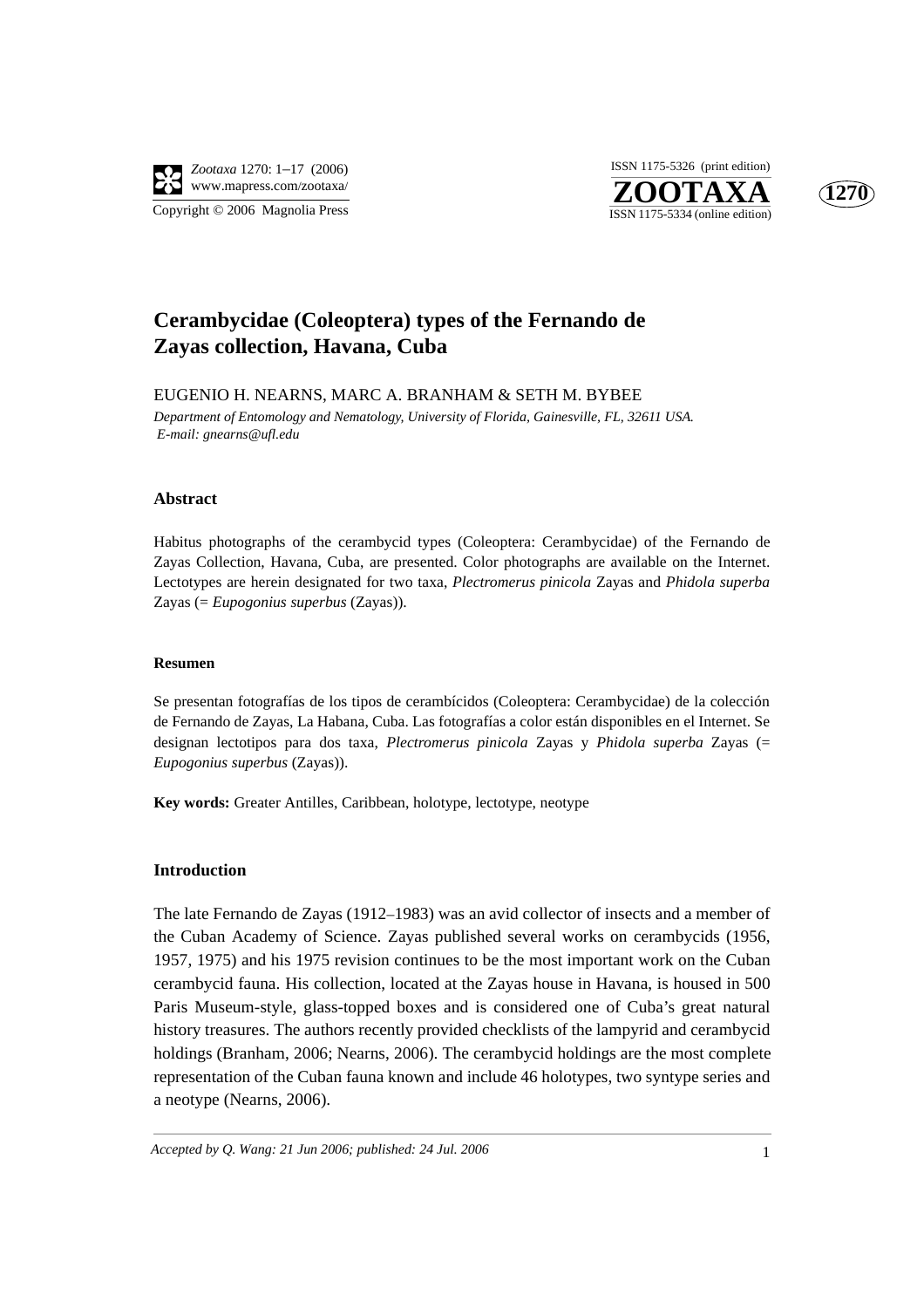**ZOOTAXA** With the exception of *Leptostylus heticus* and *Lethes indignus*, Zayas provided black and white habitus illustrations with his new species descriptions, however they lack the detail necessary for taxonomic revisionary work. Unfortunately, the Zayas collection and types have been unavailable for study since his death. These two facts provided the motivation for this work and it is hoped that this contribution will aid in the resolution of several taxonomic questions. In addition to the photographs presented herein, color photographs of the Zayas type specimens are available on the Internet (www.cerambycids.com/zayas/).

#### **Materials and methods**

The type photographs presented herein were taken during a visit to the Fernando de Zayas Collection in February 2006. Photographs were taken with a Nikon Coolpix 995 digital camera mounted to a 20 X stereo microscope via an Optem eyepiece adapter as well as a handheld Nikon D70 digital SLR fitted with a 106mm macro lens. The classification and synonyms used in this paper follow Monné & Hovore (2005). Several of Zayas' types have become junior synonyms—in these cases, the original Zayas designation is listed followed by the current designation (preceded by  $=$  symbol).

#### **Discussion**

For more information regarding localities, measurements, and genders of the types illustrated herein, the reader is advised to consult Zayas' original species descriptions (1956, 1957, 1975).

Nearns (2006) listed two syntype series from the Zayas collection. The first is *Plectromerus pinicola* Zayas, described from four specimens collected by Dr. R. Hochmut, ex. pine branches, Malas Aguas, Pinar del Rio, March 19, 1969. However, none of the specimens have a type label affixed. As part of the senior author's revision of the Curiini and to ensure the name's proper and consistent application, a male specimen is herein designated as the lectotype of *Plectromerus pinicola* Zayas, which remains deposited in the Zayas collection (Fig. 5d). The second syntype series is *Phidola superba* Zayas (= *Eupogonius superbus* (Zayas)), described from three specimens Zayas collected at Cupeyal, Yateras, Oriente, June 1964, on the stalk of an herbaceous plant. Since none of these specimens have a type label affixed, the lectotype of *Phidola superba* Zayas (= *Eupogonius superbus* (Zayas)) is herein designated in order to ensure the name's proper and consistent application and remains deposited in the Zayas collection (Fig. 9d).

In Zayas' revision of the Prioninae of Cuba, a female specimen was designated as the neotype for *Cubaecola hoploderoides* Lameere (Fig. 13a, b). Zayas stated that he was unable to locate the original type specimen in two European collections (1957:164). In his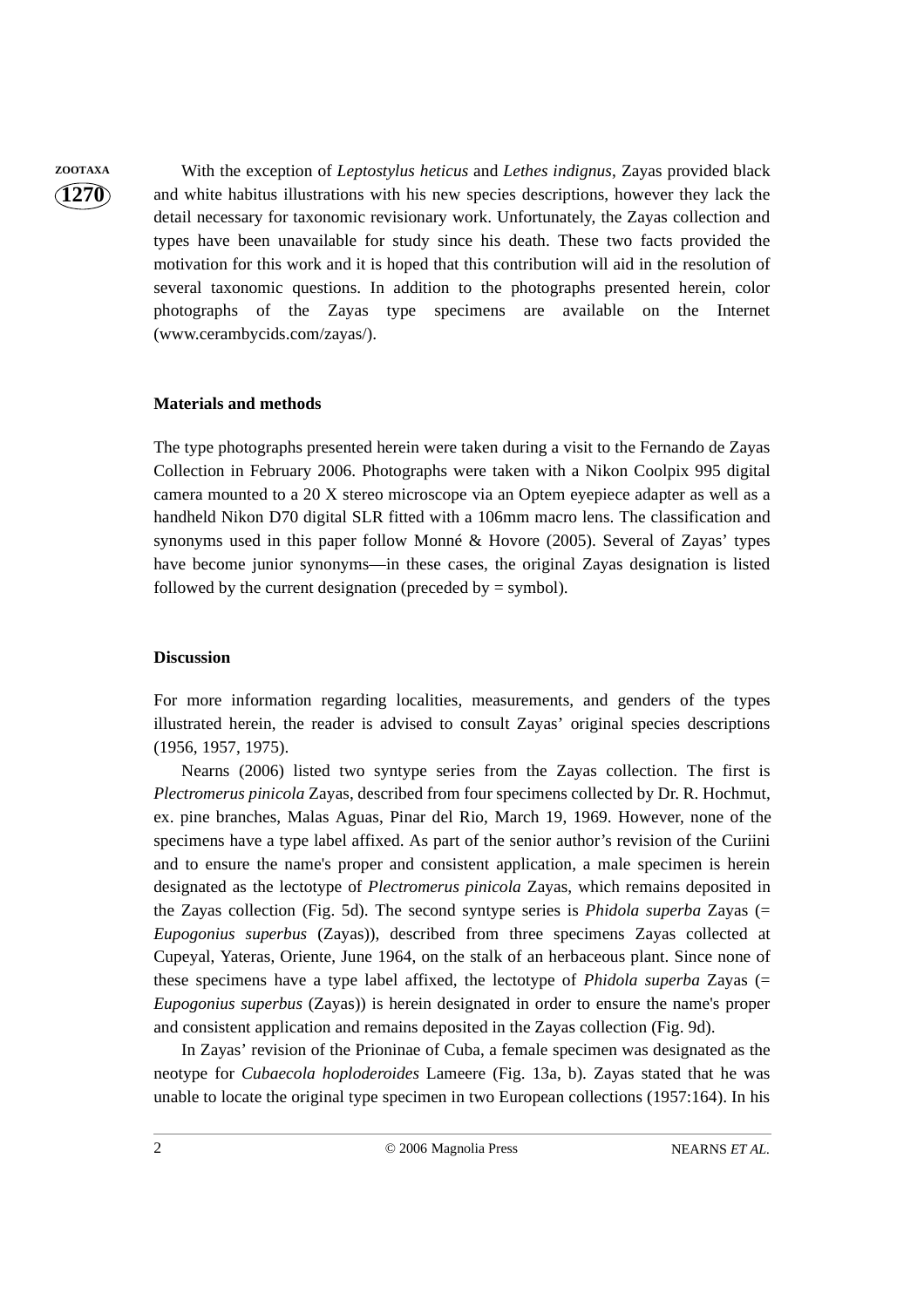1975 revision of the cerambycids, the neotype is referred to as a male but this appears to **ZOOTAXA** be an error (1975:26).





**FIGURE 1**. a, *Derancistrus castaneous* Zayas (= *Elateropsis scabrosus* Gahan), holotype; b, *Prosternodes cubanus* Zayas, holotype; c, *Methia taina* Zayas, holotype; d, *Tessaropa luctuosa* Zayas, holotype.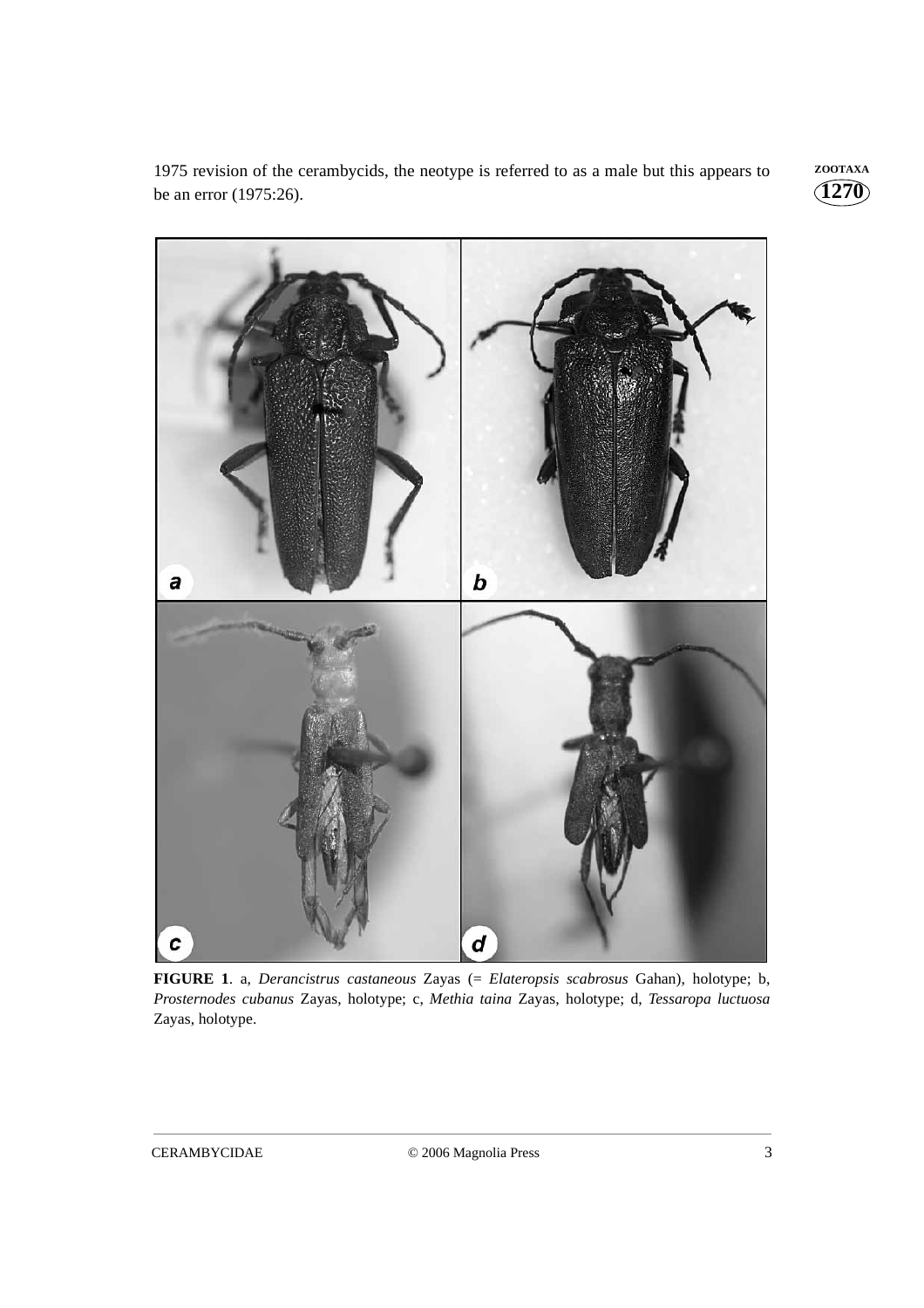# **ZOOTAXA PRIONINAE**

**1270**

Callipogonini

*Cubaecola hoploderoides* Lameere, 1912:164 (Fig. 13a,b) Solenopterini *Derancistrus castaneous* Zayas, 1975:40 (Fig. 1a) *= Elateropsis scabrosus* Gahan, 1890:29 *Prosternodes cubanus* Zayas, 1975:29 (Fig. 1b)



**FIGURE 2**. a, *Eburia confusa* Zayas, holotype; b, *Eburia pellacia* Zayas, holotype; c, *Eburia pinarensis* Zayas, holotype; d, *Trinoplon bicolor* Zayas, holotype.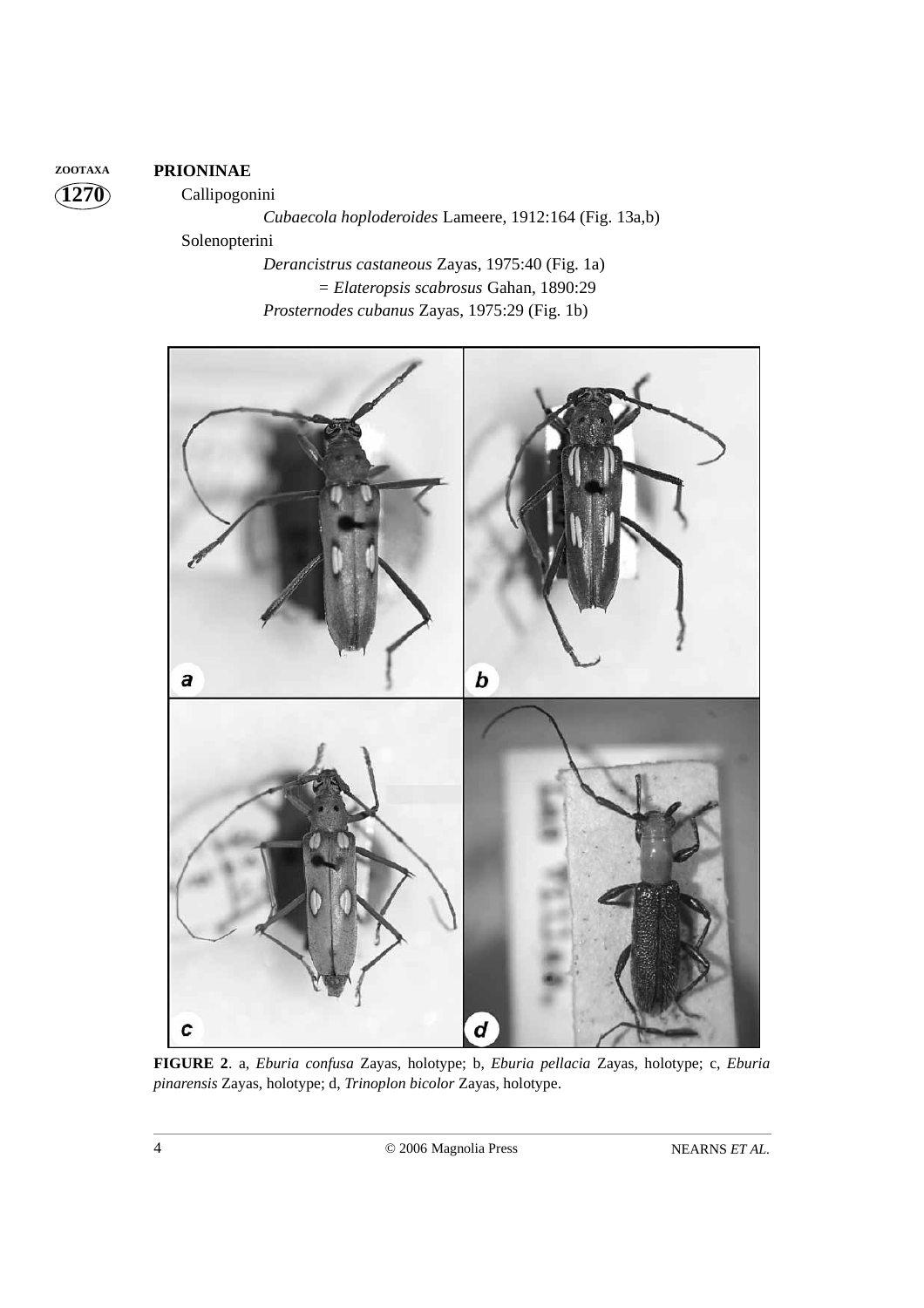# **CERAMBYCINAE ZOOTAXA**

#### Methiini

*Methia taina* Zayas, 1975:53 (Fig. 1c) *Tessaropa luctuosa* Zayas, 1975:54 (Fig. 1d)

Eburiini

*Eburia confusa* Zayas, 1975:61 (Fig. 2a)



**FIGURE 3**. a, *Elaphidion angustatum* Zayas, holotype; b, *Elaphidion cristalensis* Zayas, holotype; c, *Elaphidion depressum* Zayas, holotype; d, *Elaphidion difflatus* Zayas, holotype.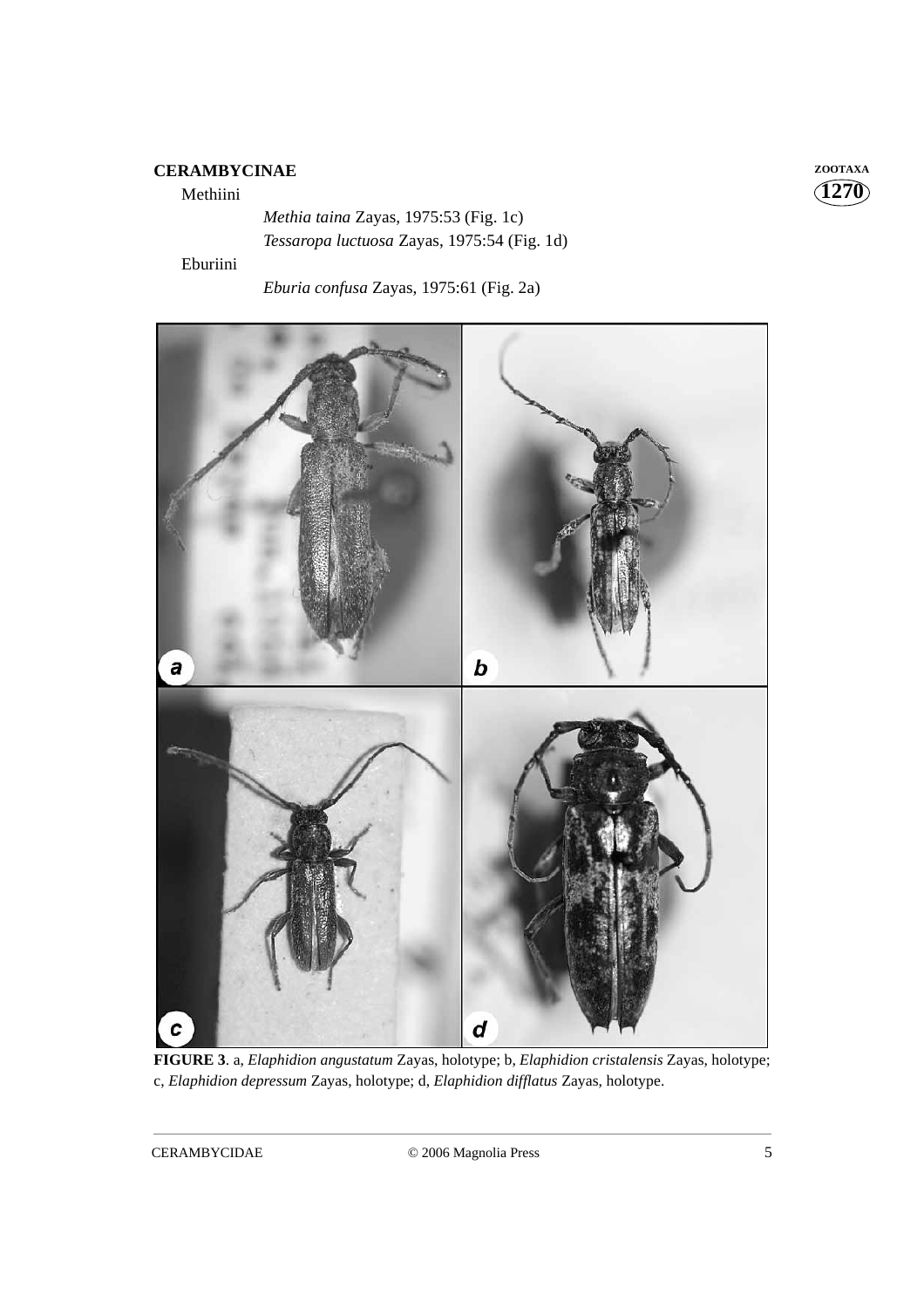**ZOOTAXA** *Eburia pellacia* Zayas, 1975:69 (Fig. 2b) *Eburia pinarensis* Zayas, 1975:69 (Fig. 2c) Elaphidionini

> *Elaphidion angustatum* Zayas, 1975:79 (Fig. 3a) *Elaphidion cristalensis* Zayas, 1975:82 (Fig. 3b) *Elaphidion depressum* Zayas, 1975:83 (Fig. 3c)



**FIGURE 4**. a, *Elaphidion jibacoense* Zayas, holotype; b, *Elaphidion niveonotatum* Zayas, holotype; c, *Elaphidion pauropilosum* Zayas, holotype; d, *Elaphidion uncinatum* Zayas, holotype.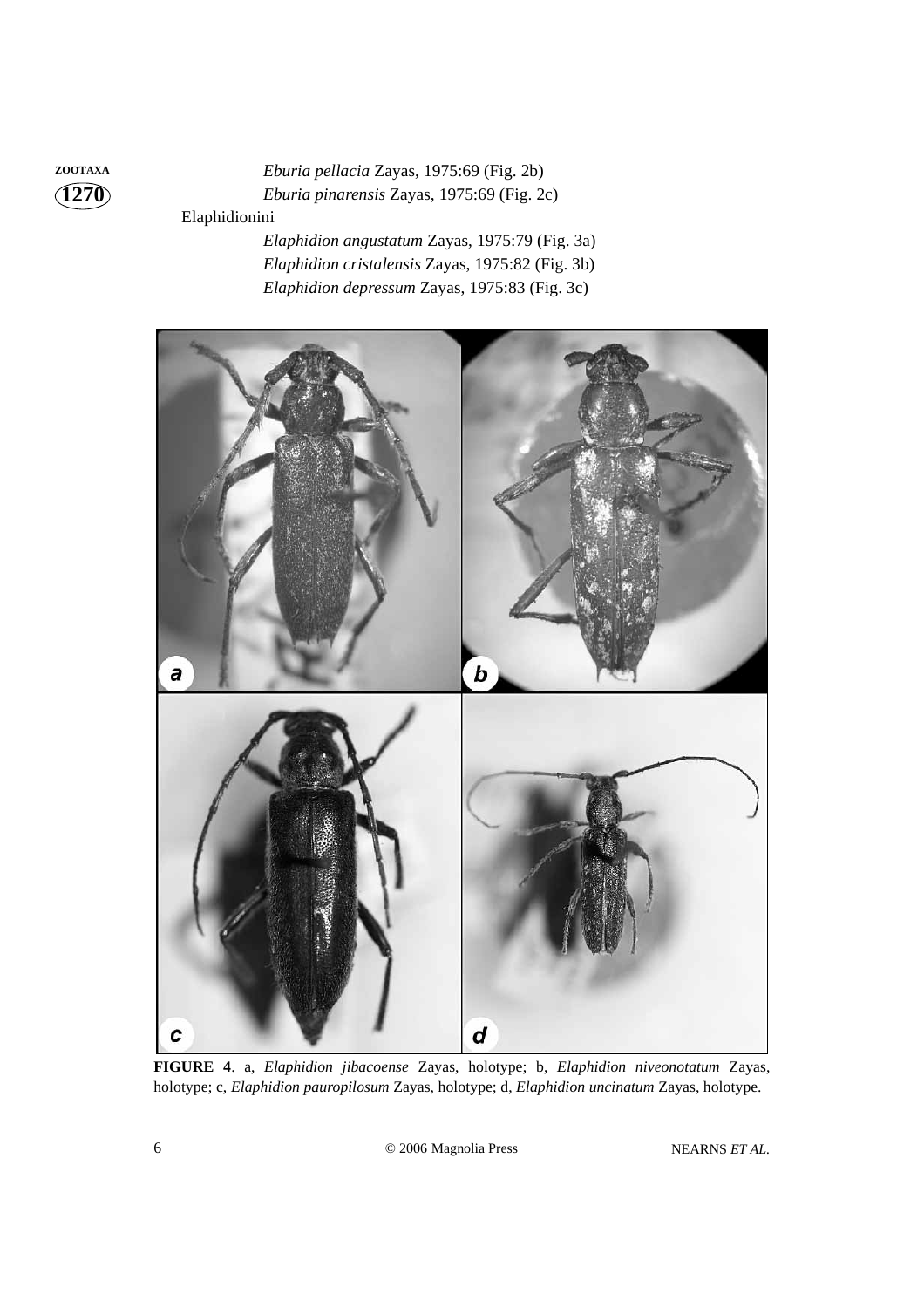*Elaphidion difflatus* Zayas, 1975:84 (Fig. 3d) **ZOOTAXA** *Elaphidion jibacoense* Zayas, 1975:92 (Fig. 4a) *Elaphidion niveonotatum* Zayas, 1975:96 (Fig. 4b) *Elaphidion pauropilosum* Zayas, 1975:98 (Fig. 4c) *Elaphidion uncinatum* Zayas, 1975:105 (Fig. 4d)



**FIGURE 5**. a, *Merostenus decoratus* Zayas (= *Caribbomerus decoratus* (Zayas)), holotype; b, *Merostenus exiguus* Zayas (= *Caribbomerus exiguus* (Zayas)), holotype; c, *Plectromerus exis* Zayas, holotype; d, *Plectromerus pinicola* Zayas, male, lectotype.

CERAMBYCIDAE © 2006 Magnolia Press 7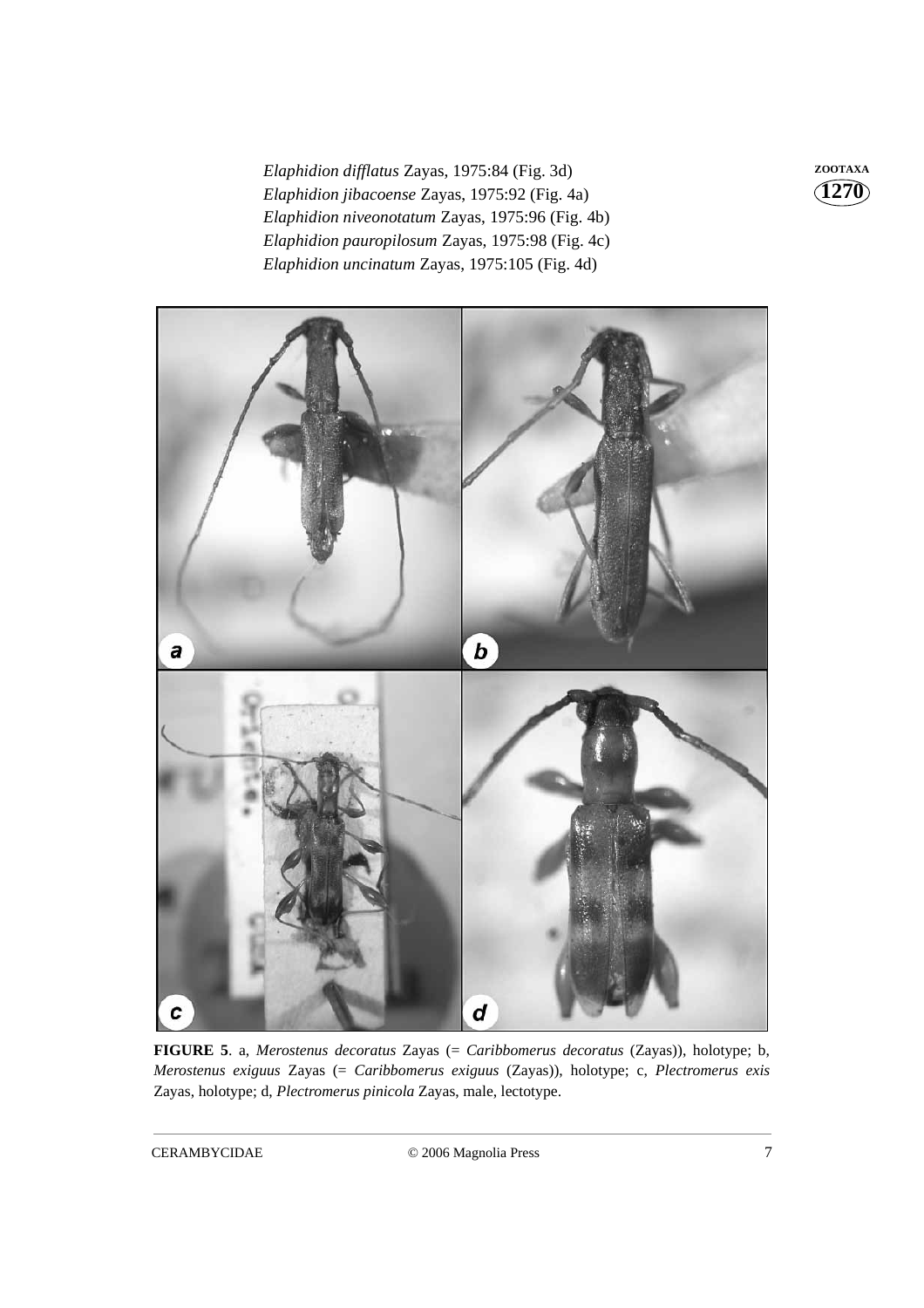**1270 ZOOTAXA** Ibidionini

*Trinoplon bicolor* Zayas, 1975:116 (Fig. 2d) Callidiopini *Merostenus decoratus* Zayas, 1975:121 (Fig. 5a) = *Caribbomerus decoratus* (Zayas)

*Merostenus exiguus* Zayas, 1975:122 (Fig. 5b)



**FIGURE 6**. a, *Odontocera josemartii* Zayas, holotype; b, *Neoclytus jibacoense* Zayas, holotype; c, *Tilloclytus elongatus* Zayas, holotype; d, *Tilloclytus pilosus* Zayas, holotype.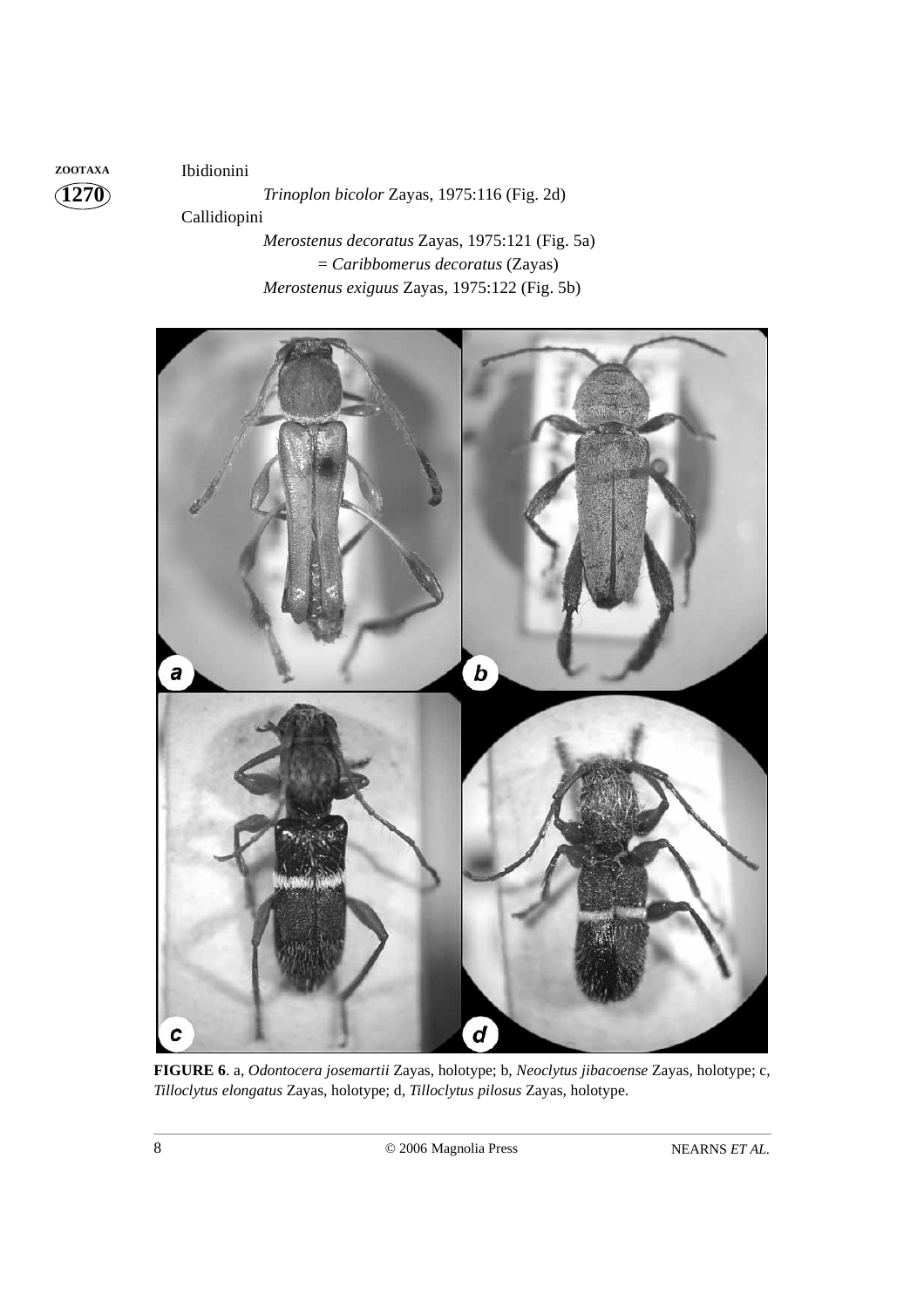= *Caribbomerus exiguus* (Zayas) **ZOOTAXA**

Curiini

**1270**

*Plectromerus exis* Zayas, 1975:123 (Fig. 5c) *Plectromerus pinicola* Zayas, 1975:125 (Fig. 5d) Rhinotragini

*Odontocera josemartii* Zayas, 1956:112 (Fig. 6a)



**FIGURE 7**. a, *Rhopalophora baracoana* Zayas, holotype; b, *Trichrous brevicornis* Zayas, holotype; c, *Cupeyalia subterranea* Zayas, holotype; d, *Cyrtinus humilis* Zayas, holotype.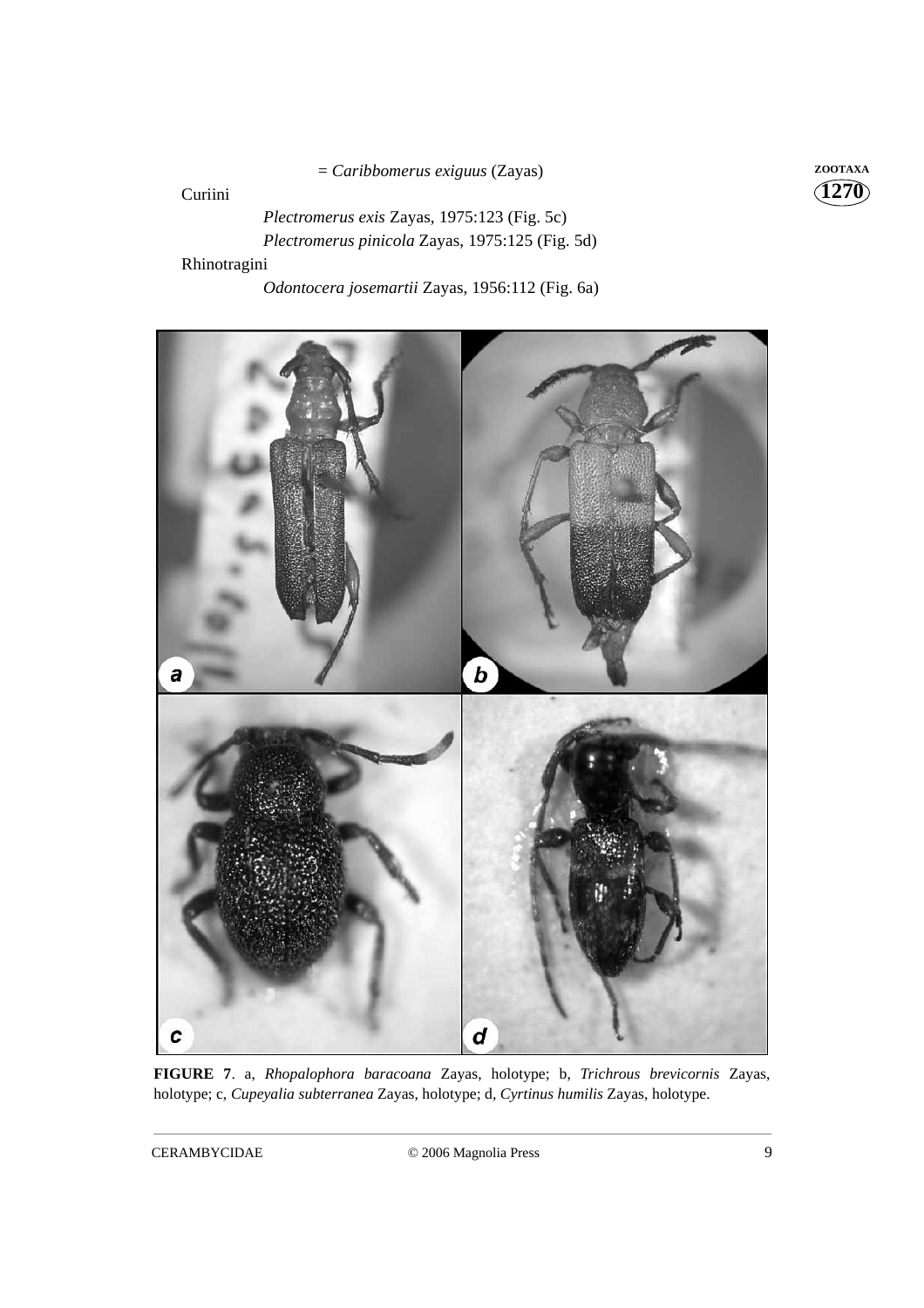# **1270 ZOOTAXA** Clytini

# *Neoclytus jibacoense* Zayas, 1975:137 (Fig. 6b)

Anaglyptini

*Tilloclytus elongatus* Zayas, 1975:143 (Fig. 6c) *Tilloclytus pilosus* Zayas, 1975:144 (Fig. 6d)



**FIGURE 8**. a, *Maisi fisheri* Zayas, holotype; b, *Nanilla terrestris* Zayas, holotype; c, *Nanilla globosa* Zayas, holotype; d, *Essostruthra alayoi* Zayas (= *Oedudes alayoi* (Zayas)), holotype.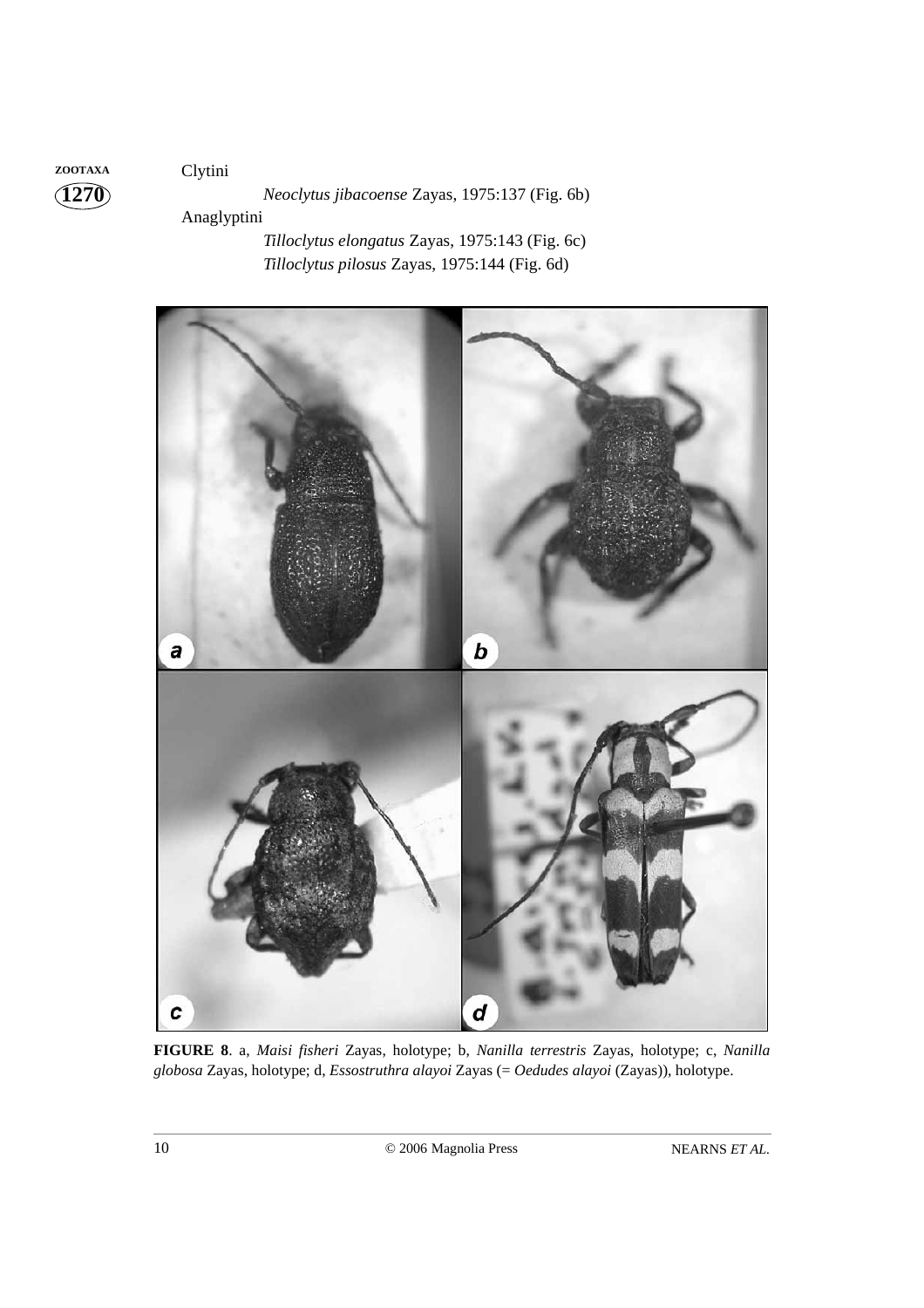# Rhopalophorini **ZOOTAXA** *Rhopalophora baracoana* Zayas, 1975:162 (Fig. 7a) Heteropsini

*Trichrous brevicornis* Zayas, 1975:148 (Fig. 7b)



**FIGURE 9**. a, *Acrepidopterum acutum* Zayas, holotype; b, *Zaplous baracutey* Zayas, holotype; c, *Estola dilloni* Zayas, holotype; d, *Phidola superba* Zayas (= *Eupogonius superbus* (Zayas)), lectotype.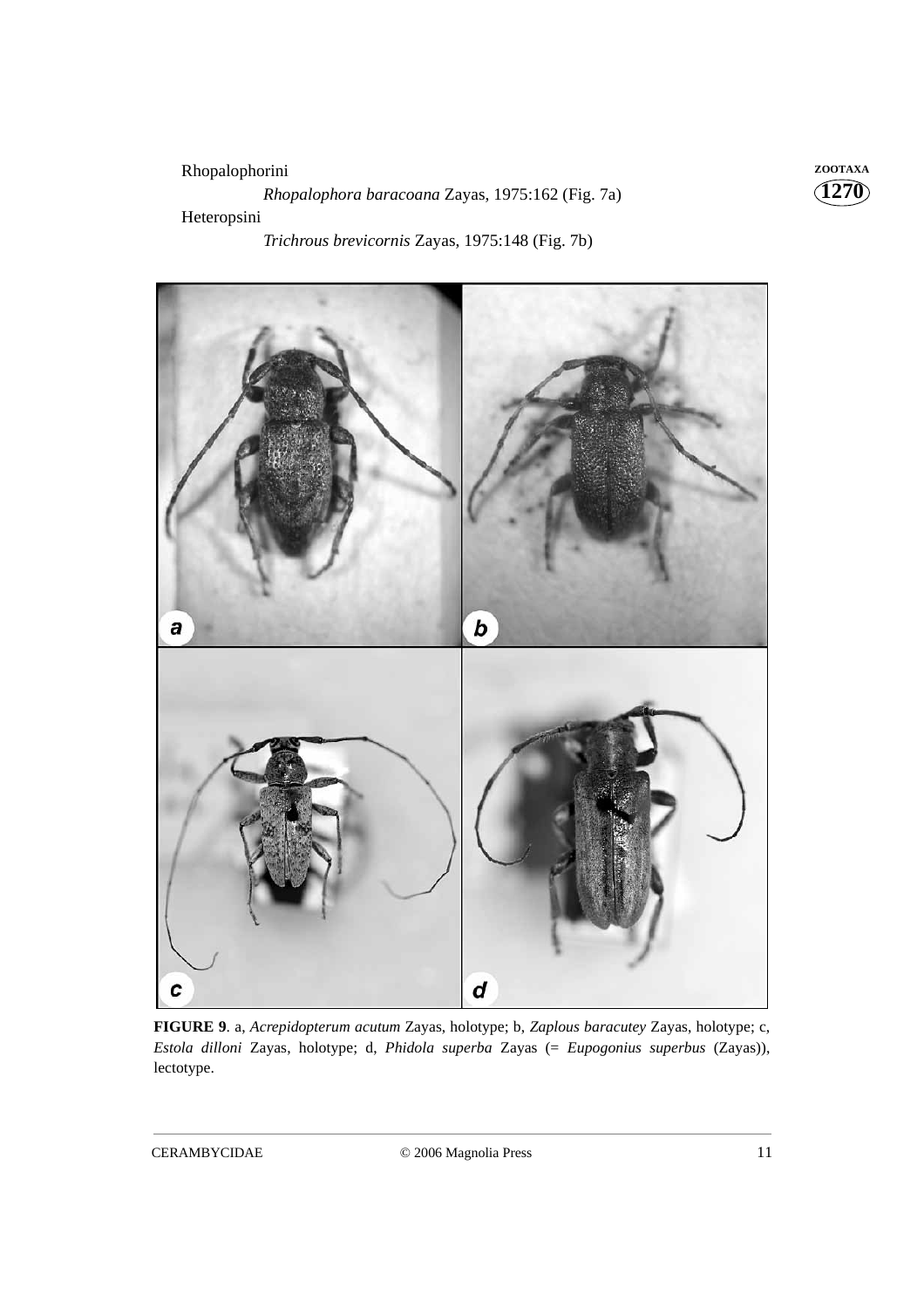# **ZOOTAXA LAMIINAE**

Parmenini

*Cupeyalia subterranea* Zayas, 1975:168 (Fig. 7c) *Maisi fisheri* Zayas, 1975:169 (Fig. 8a) *Nanilla globosa* Zayas, 1975:171 (Fig. 8c)



**FIGURE 10**. a, *Leptostylus albagniri* Zayas, holotype; b, *Leptostylus castaneovirescens* Zayas, holotype; c, *Leptostylus heticus* Zayas, holotype; d, *Leptostylus illitus* Zayas, holotype.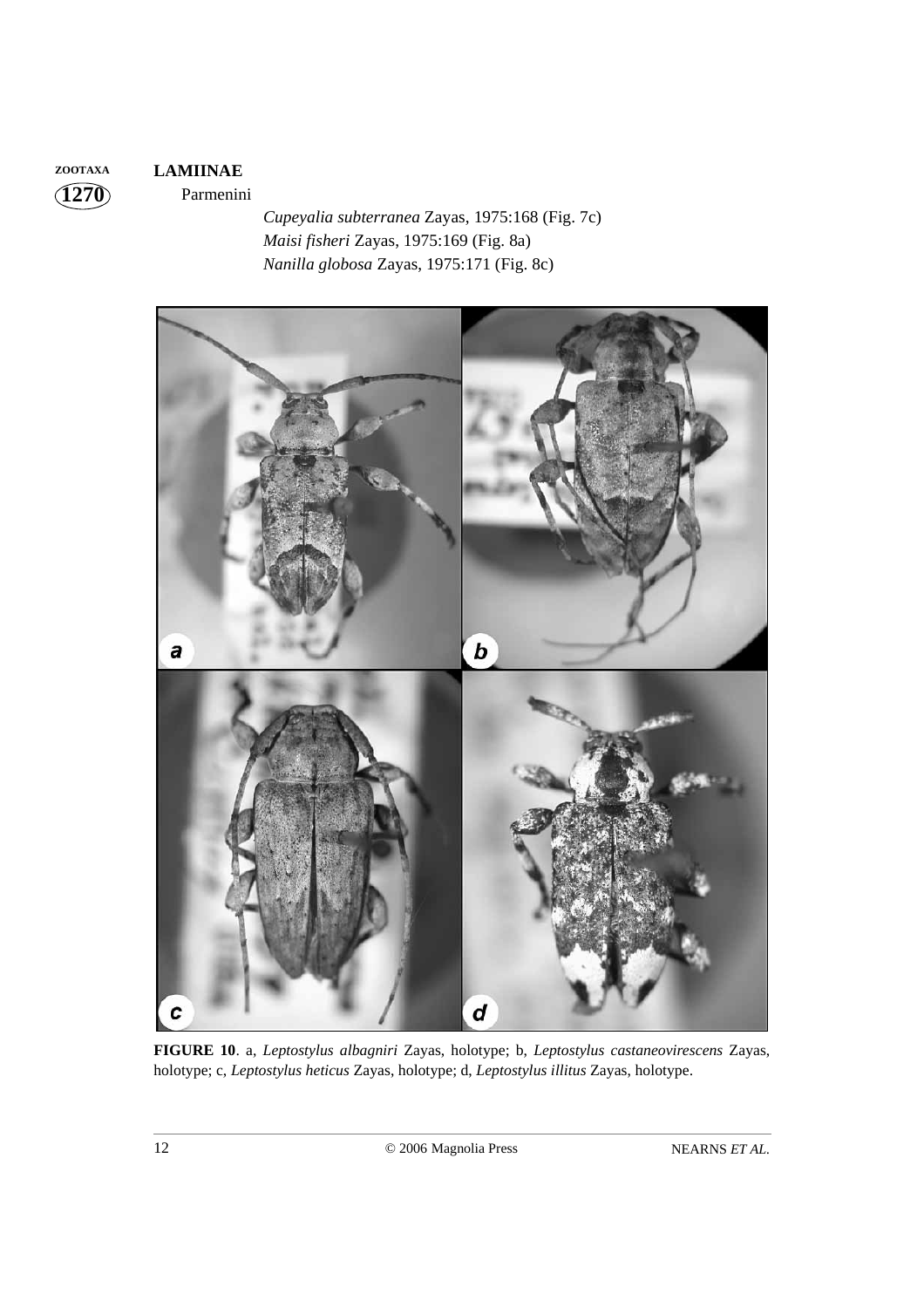*Nanilla terrestris* Zayas, 1975:172 (Fig. 8b) **ZOOTAXA** Apomecynini *Acrepidopterum acutum* Zayas, 1975:187 (Fig. 9a) Pogonocherini *Zaplous baracutey* Zayas, 1975:212 (Fig. 9b)



**FIGURE 11**. a, *Leptostylus latifasciatus* Zayas, holotype; b, *Leptostylus nigritus* Zayas, holotype; c, *Leptostylus pseudocalcarius* Zayas, holotype; d, *Sternidius pantherinus* Zayas (= *Liopinus pantherinus* (Zayas)), holotype.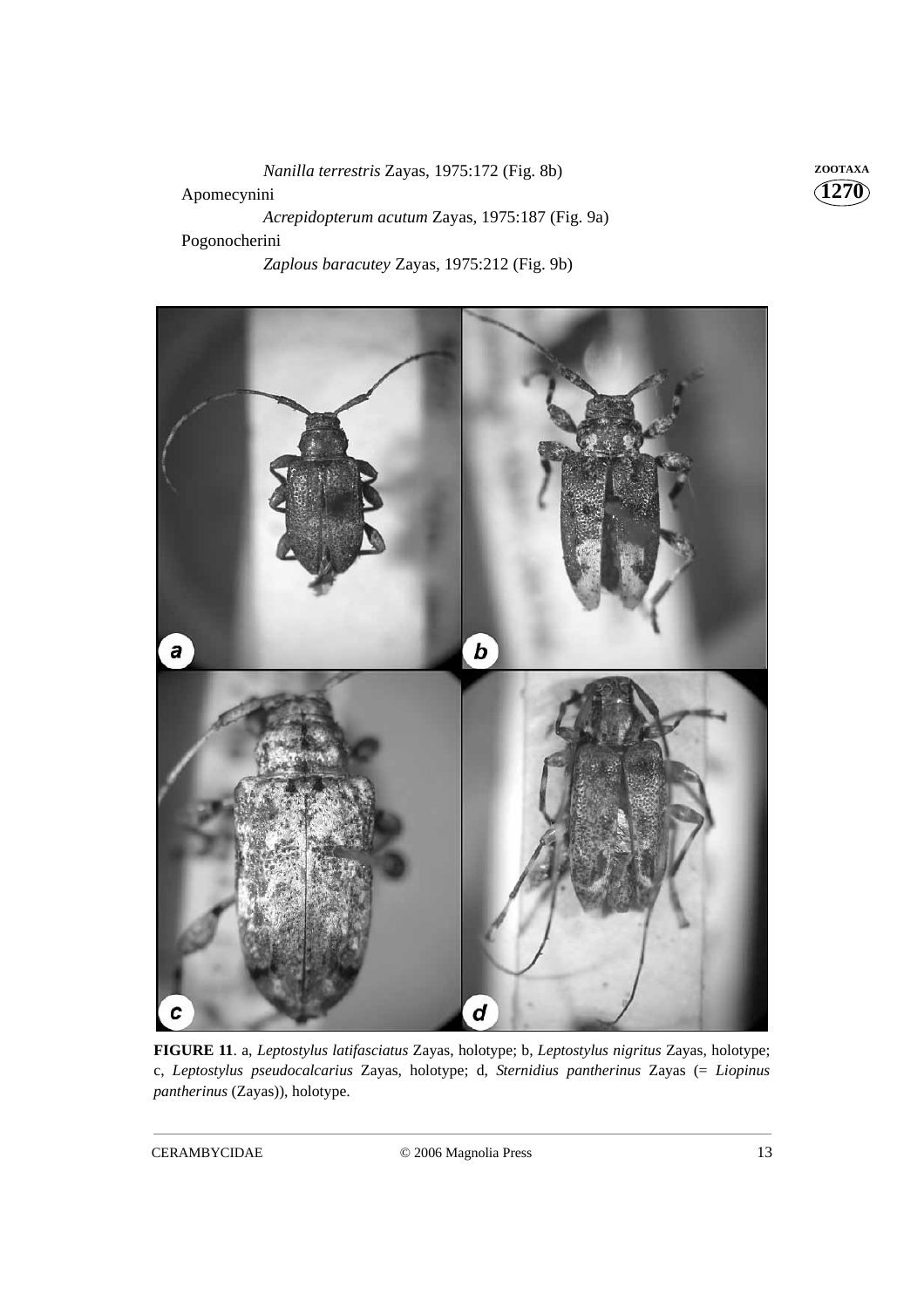**ZOOTAXA** Desmiphorini

*Estola dilloni* Zayas, 1975:205 (Fig. 9c) *Phidola superba* Zayas, 1975:196 (Fig. 9d) = *Eupogonius superbus* (Zayas)



**FIGURE 12**. a, *Lethes humeralis* Zayas, holotype; b, *Lethes indignus* Zayas, holotype; c, *Lethes israeli* Zayas (= *Styloleptus biustus biustus* (LeConte)), holotype; d, *Urgleptes nigronotatus* Zayas (= *Styloleptus nigronotatus* (Zayas)), holotype.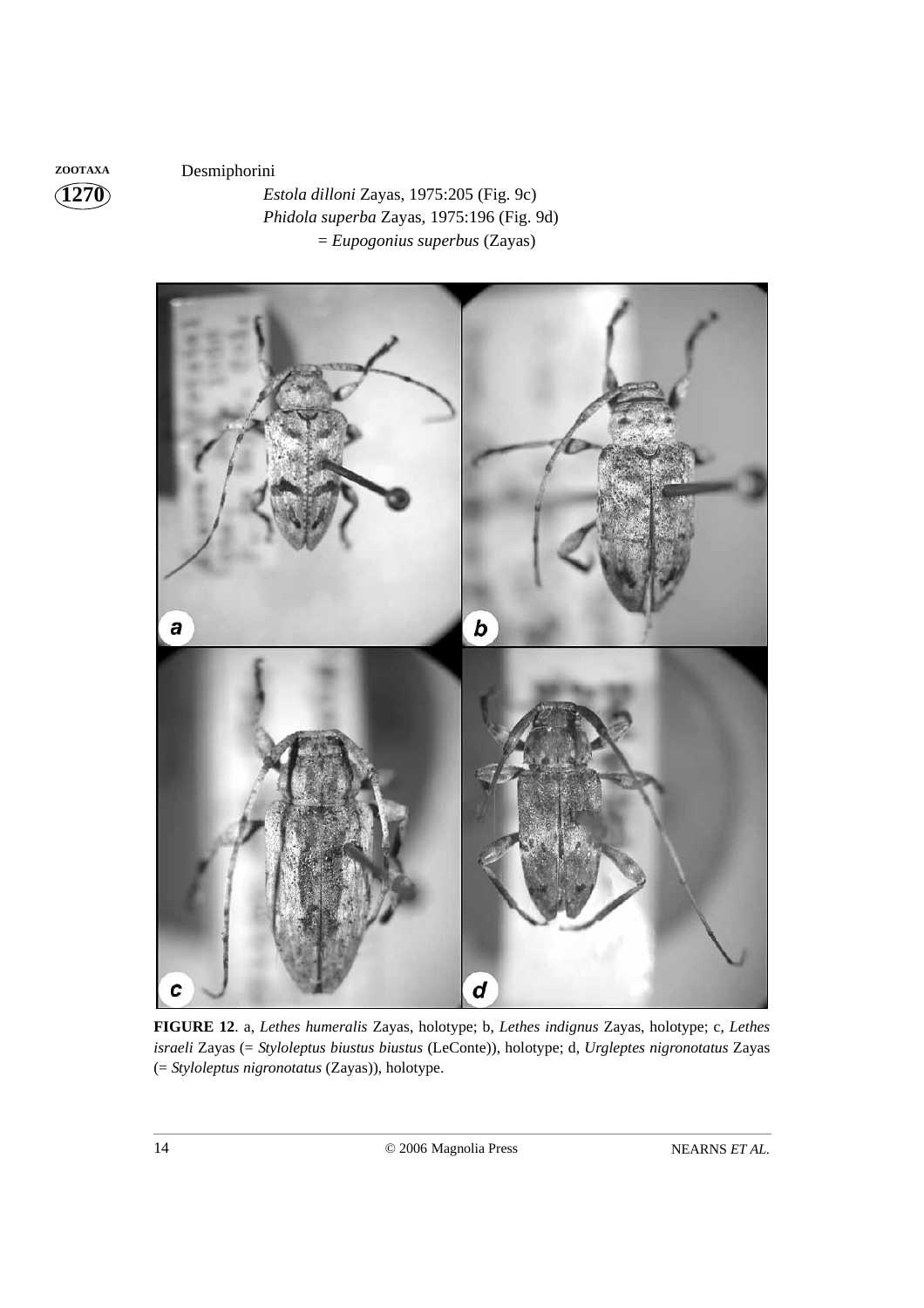# Acanthocinini **ZOOTAXA**

*Leptostylus albagniri* Zayas, 1975:231 (Fig. 10a) *Leptostylus castaneovirescens* Zayas, 1975:239 (Fig. 10b) *Leptostylus heticus* Zayas, 1975:243 (Fig. 10c) *Leptostylus illitus* Zayas, 1975:244 (Fig. 10d) *Leptostylus latifasciatus* Zayas, 1975:246 (Fig. 11a) *Leptostylus nigritus* Zayas, 1975:248 (Fig. 11b) *Leptostylus pseudocalcarius* Zayas, 1975:249 (Fig. 11c)



**FIGURE 13**. a–b, *Cubaecola hoploderoides* Lameere, female, neotype designated by Zayas, 1957:164. a. dorsal habitus; b, lateral view.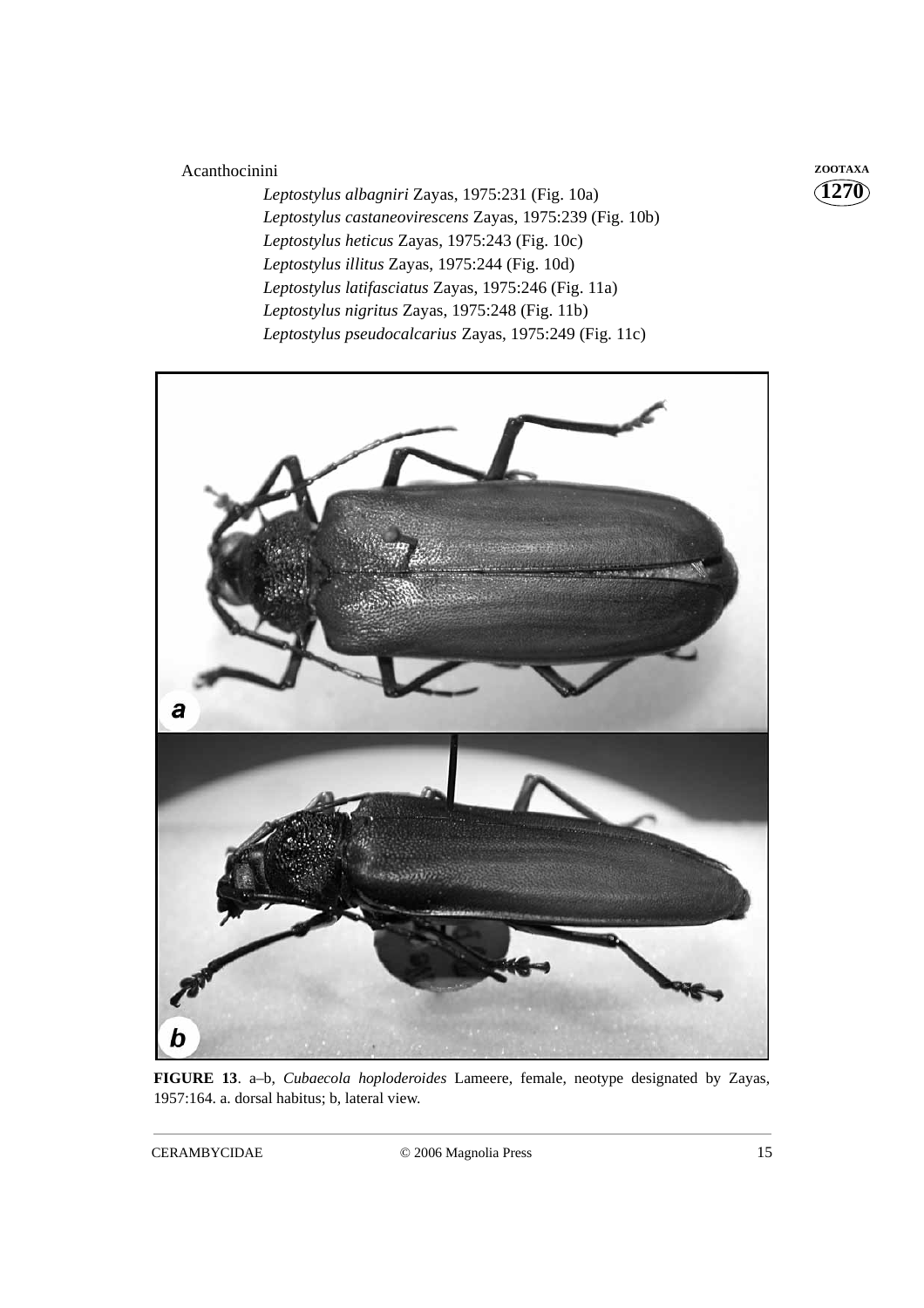| ZOOTAXA |             | Lethes humeralis Zayas, 1975:255 (Fig. 12a)           |
|---------|-------------|-------------------------------------------------------|
|         |             | Lethes indignus Zayas, 1975:256 (Fig. 12b)            |
|         |             | Lethes israeli Zayas 1975:257 (Fig. 12c)              |
|         |             | $=$ Styloleptus biustus biustus (LeConte, 1852:169)   |
|         |             | Sternidius pantherinus Zayas, 1975:264 (Fig. 11d)     |
|         |             | $=$ Liopinus pantherinus (Zayas)                      |
|         |             | Urgleptes nigronotatus Zayas 1975:261 (Fig. 12d)      |
|         |             | $=$ Styloleptus nigronotatus (Zayas)                  |
|         |             | Urgleptes zorrillai Zayas, 1975:259 (not illustrated) |
|         |             | $=$ Styloleptus zorrillai (Zayas)                     |
|         | Cyrtinini   |                                                       |
|         |             | Cyrtinus humilis Zayas, 1975:284 (Fig. 7d)            |
|         | Hemilophini |                                                       |
|         |             | <i>Essostruthra alayoi</i> Zayas, 1956:111 (Fig. 8d)  |
|         |             | $= O$ edudes alayoi (Zayas)                           |
|         |             |                                                       |

### **Acknowledgments**

We are grateful to the Zayas family for allowing us to study their collection. We also thank Steven Lingafelter (Systematic Entomology Laboratory, PSI, ARS, USDA), Ann Ray (University of Illinois at Urbana-Champaign), and Frank Hovore for critical suggestions to improve an early version of this manuscript.

### **Literature cited**

- Branham M.A. (2006) The fireflies of the Fernando de Zayas collection, Havana, Cuba with notes on their taxonomic status. *Coleopterists Bulletin*, 60(1), 49–51.
- Gahan, C.J. (1890) Notes on some West Indian longicorn Coleoptera, with descriptions of new genera and species. *Annals and Magazine of Natural History*, (6)6, 23–24.
- Lameere, A.A. (1912) Révision des prionides (Vingt-et-unième mémoire Anacolines). *Mémoires de la Société Entomologique de Belgique*, 21, 1–188.
- LeConte, J.L. (1852) An attempt to classify the longicorn Coleoptera of the part of America, north of Mexico. *Journal of the Academy of Natural Sciences of Philadelphia*, (2)2, 139–178.
- Monné, M.A. & Hovore, F.T. (2005) Checklist of the Cerambycidae, or longhorned wood-boring beetles (Coleoptera), of the Western Hemisphere. BioQuip Products, Rancho Dominguez, 392 pp.
- Nearns, E.H. (2006) A checklist of the cerambycid (Coleoptera: Cerambycidae) holdings of the Fernando de Zayas Collection, Havana, Cuba. *Coleopterists Bulletin*, 60(1), 53–57.
- Peck, S.B. (2005) A Checklist of the Beetles of Cuba with Data on Distributions and Bionomics (Insecta: Coleoptera). Arthropods of Florida and Neighboring Land. Vol. 18. Florida Department of Agriculture and Consumer Services, Gainesville, FL. 241 pp.
- Zayas, F. de. (1956) El gênero *Essostrutha* Thoms., adición de una espécie nueva. *Memorias de la*